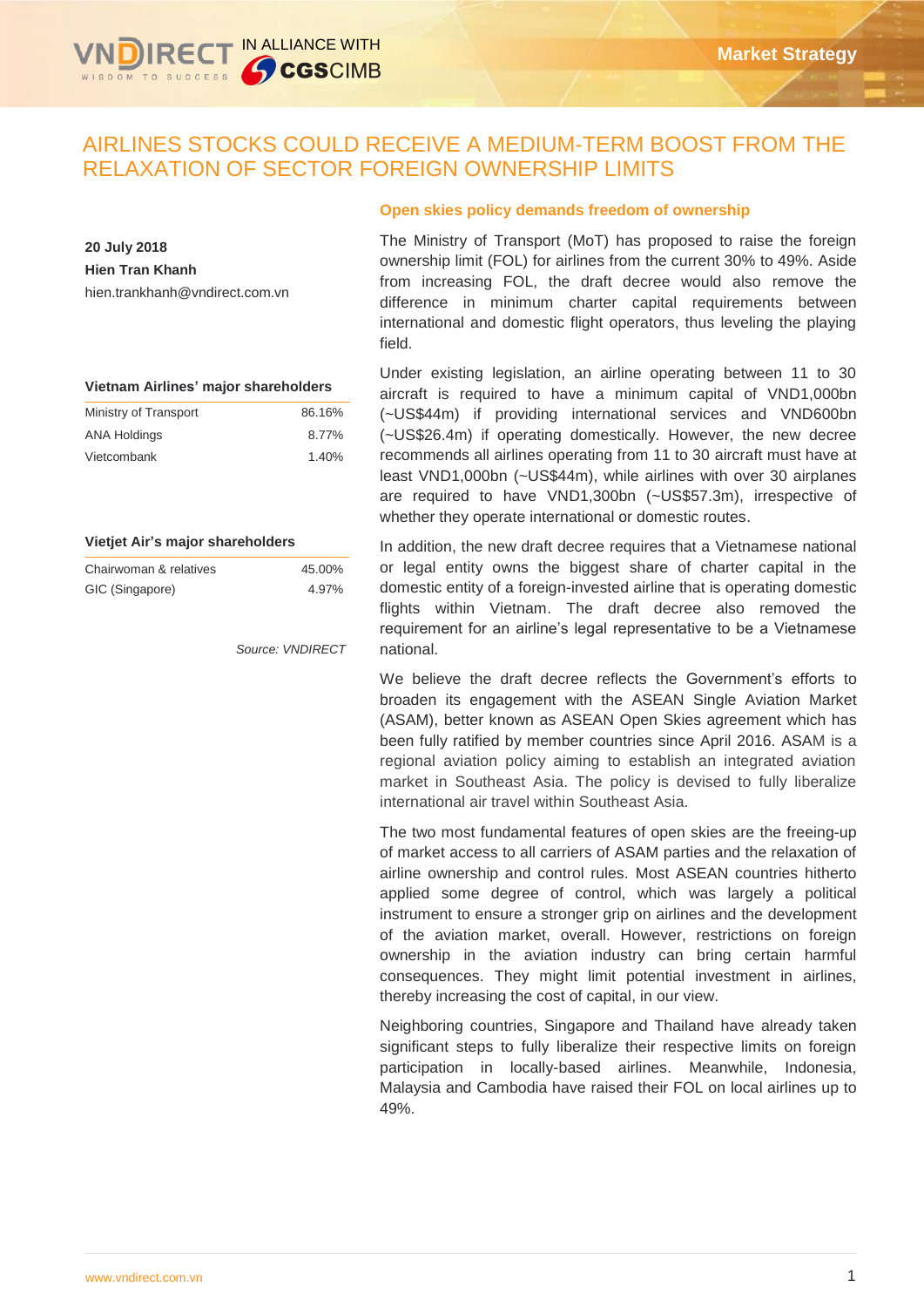

#### **Figure 1: Airline foreign ownership limits of ASEAN countries**

| Country     | Maximum percentage of FOL permitted by national statue |
|-------------|--------------------------------------------------------|
| Singapore   | 100%                                                   |
| Thailand    | 100%                                                   |
| Indonesia   | 49%                                                    |
| Cambodia    | 49%                                                    |
| Malaysia    | 45%                                                    |
| Philippines | 40%                                                    |
| Vietnam     | 30%                                                    |

Source: IDEAS, May 2018

# **A diversified capital base could prolong the health of the Vietnam airline industry**

Vietnam is one of the most dynamic aviation markets in Asia-Pacific, with passenger volume rising by a 4-year CAGR (2013-17) of 19.9%. We believe a relaxation on FOL of domestic airlines would decrease capital costs, allowing airlines to scale up their fleets, thereby allowing them to reap economies of scale and network effects from route expansion. A change in foreign ownership could also allow smaller upstarts such as Bamboo Airlines (Unlisted) to partner with foreign airlines and potentially grab market share from the incumbents.

Among the current 4 domestic airlines, Jetstar Pacific (unlisted) is a JV between Vietnam Airlines (HVN VN) and Quantas Airways in which the latter holds a 30% stake; ANA Holdings (Japan) is a strategic partner of HVN with 8.8% stake; Vietjet Air (VJC VN) so far has no strategic investors but foreign ownership is approaching the limit largely due to participation from overseas financial investors.

#### **Figure 2: Foreign ownership of current locally-based airlines (as of June 2018)**



Source: VNDIRECT

VJC recently got approval from shareholders to raise its foreign ownership limit to 49% at the AGM on April 20th (once the new regulation becomes effective). If the State does approve the new FOL, VJC will be one step closer to listing on an overseas stock market. Meanwhile, higher FOL will create an opportunity for HVN to sell additional stake to ANA of Japan and meet the state's objectives of reducing its stake to 51.0% from 86.1% by 2020.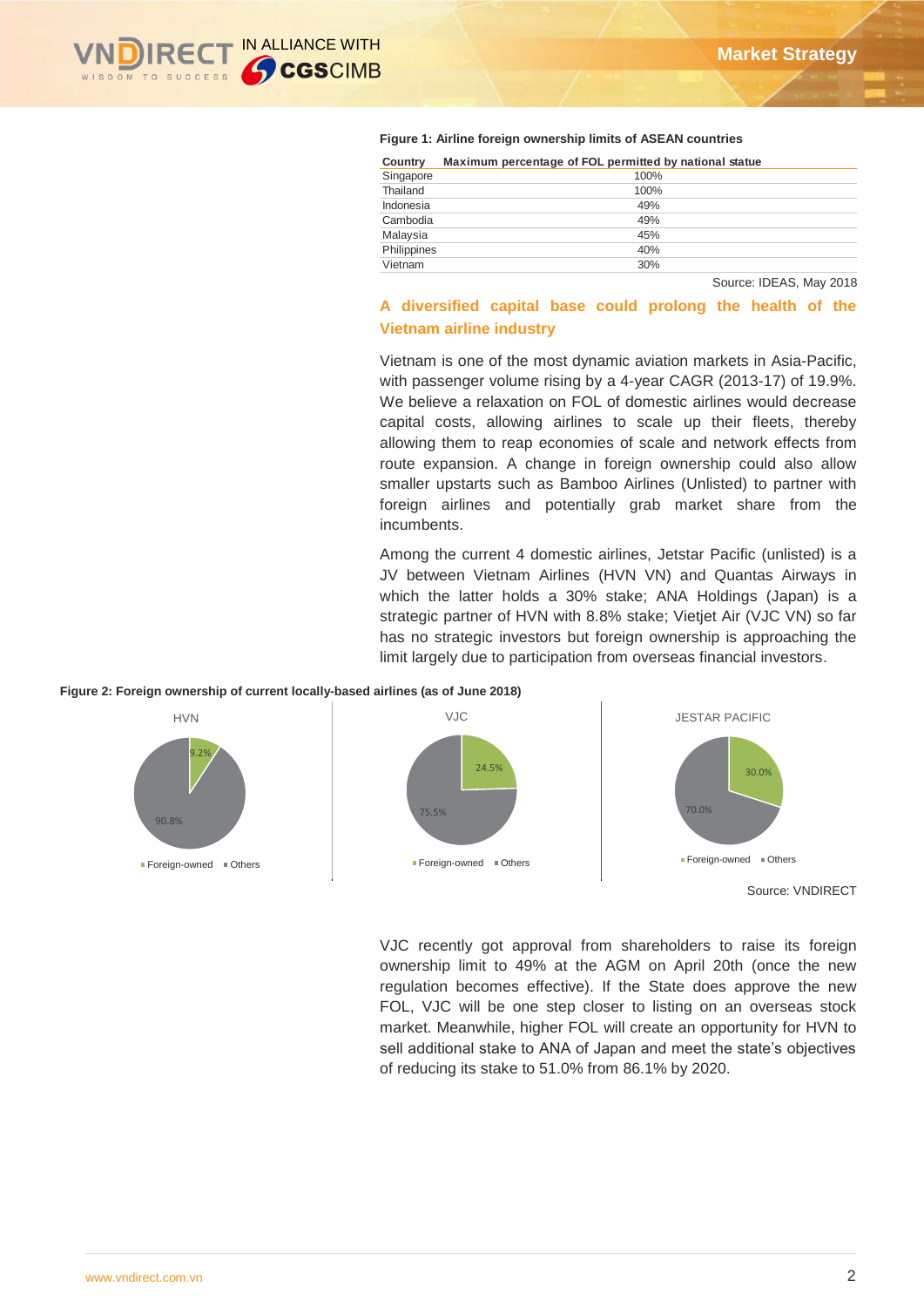

## **Relaxing foreign ownership limit might bolster airlines stocks in the near-to-medium term**



**Figure 3: VJC and HVN price performance vs. VNINDEX benchmark (in 1 year)** 

Source: VNDIRECT

The recent slump in airlines stock prices was in line with market performance, due to strong profit-taking activities in the large cap space. Although rising aviation fuel prices create earnings headwinds for airlines, top line growth prospects remain robust; in 1H2018, Vietnam's air passenger traffic grew by 16.8% yoy to reach 35.4mn with domestic airlines seeing 15.0% yoy growth and garnering 70.9% market share.

Select airline stocks, such as HVN, could receive a sentiment boost from the imminent liberalization of the foreign ownership limits as it creates the opportunity for key strategic investor ANA to ramp up its stake in the company by paying a strategic premium to purchase additional shares. Also, the rising involvement of a large international carrier like ANA also bodes well for improved efficiencies in HVN's operations, going forward.

In the long-term, however, liberalization could create more competition for the existing incumbents by attracting more foreign airlines into the domestic market.

| Company                 | Bloomberg<br><b>Ticker</b> | <b>Market Cap</b><br>$(US\$ fm $)$ | P/E(X)    |                    | P/BV(x) |                   | EV/EBITDA (x) |           | ROE%      |           | Dividend yield (%)      |                    |
|-------------------------|----------------------------|------------------------------------|-----------|--------------------|---------|-------------------|---------------|-----------|-----------|-----------|-------------------------|--------------------|
|                         |                            |                                    | CY18F     | CY <sub>19</sub> F | CY18F   | CY <sub>19F</sub> | CY18F         | CY19F     | CY18F     | CY19F     | CY18F                   | CY <sub>19</sub> F |
| Cathay Pacific          | 293 HK                     | 9,237                              | 42.2      | 14.8               | 0.8     | 0.7               | 10.3          | 8.8       | 1.9%      | 5.1%      | 0.4%                    | 2.7%               |
| Singapore Airlines      | SIA SP                     | 9,237                              | 19.0      | 17.3               | 0.9     | 0.9               | 6.5           | 6.9       | 4.8%      | 5.4%      | 2.3%                    | 1.9%               |
| Vietjet Air             | <b>VJC VN</b>              | 3.440                              | 14.1      | 11.6               | 5.5     | 4.2               | 12.3          | 10.1      | 37.1%     | 34.3%     | 2.3%                    | 2.2%               |
| AirAsia Group Berhad    | AAGB MK                    | 2,643                              | 13.0      | 14.5               | 1.3     | 1.3               | 4.5           | 9.1       | 10.2%     | 8.8%      | 2.9%                    | 5.3%               |
| <b>Vietnam Airlines</b> | <b>HVN VN</b>              | 2,058                              | 21.7      | <b>NA</b>          | 3.1     | <b>NA</b>         | 7.6           | <b>NA</b> | 14.4%     | <b>NA</b> | 2.4%                    | <b>NA</b>          |
| Thai Airways            | THAI TB                    | 873                                | 8.8       | 7.5                | 0.9     | 0.8               | 6.6           | 6.6       | 10.1%     | 11.0%     | 0.3%                    | 0.3%               |
| Garuda                  | <b>GIAA IJ</b>             | 417                                | <b>NA</b> | 16.1               | 0.5     | 0.5               | 7.1           | 6.2       | <b>NA</b> | 2.9%      | 0.0%                    | 0.0%               |
|                         |                            |                                    |           |                    |         |                   |               |           |           |           |                         |                    |
| Peer average            |                            |                                    | 19.8      | 13.6               | 1.9     | 1.4               | 7.8           | 7.9       | 13.1%     | 11.2%     | 1.5%                    | 2.1%               |
| Peer median             |                            |                                    | 16.6      | 14.7               | 0.9     | 0.9               | 7.1           | 7.9       | 10.2%     | 8.8%      | 1.9%                    | 2.1%               |
|                         |                            |                                    |           |                    |         |                   |               |           |           |           | - - - - - - - - - - - . |                    |

**Figure 4: Sector comparison (as of 19 Jul 2018)**

Source: BLOOMBERG, VNDIRECT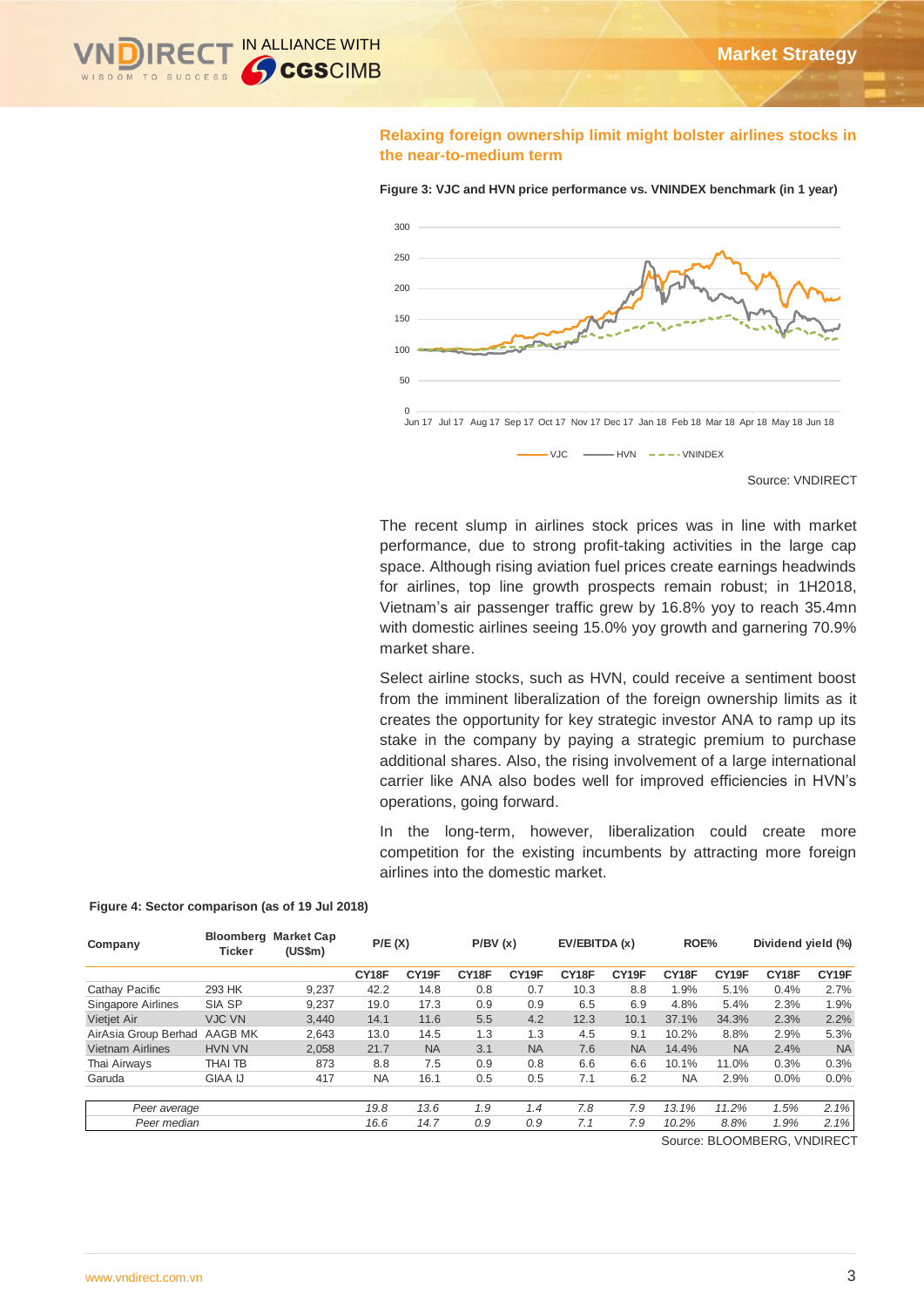

# **DISCLAIMER**

The content of this report (including the views and opinions expressed therein, and the information comprised therein) has been prepared by and belongs to VNDIRECT Securities Corporation, and is distributed by CGS-CIMB or CIMB Investment Bank Berhad ("CIMB"), as the case may be, pursuant to an arrangement between VNDIRECT Securities Corporation and CGS-CIMB. VNDIRECT Securities Corporation is not an affiliate of CGS-CIMB or CIMB.

This report is not directed to, or intended for distribution to or use by, any person or entity who is a citizen or resident of or located in any locality, state, country or other jurisdiction where such distribution, publication, availability or use would be contrary to law or regulation.

By accepting this report, the recipient hereof represents and warrants that he is entitled to receive such report in accordance with the restrictions set forth below and agrees to be bound by the limitations contained herein (including the "Restrictions on Distributions" set out below). Any failure to comply with these limitations may constitute a violation of law. This publication is being supplied to you strictly on the basis that it will remain confidential. No part of this report may be (i) copied, photocopied, duplicated, stored or reproduced in any form by any means or (ii) redistributed or passed on, directly or indirectly, to any other person in whole or in part, for any purpose without the prior written consent of CGS-CIMB or CIMB, as the case may be.

The information contained in this research report is prepared from data believed to be correct and reliable at the time of issue of this report. VNDIRECT Securities Corporation may or may not issue regular reports on the subject matter of this report at any frequency and may cease to do so or change the periodicity of reports at any time. None of VNDIRECT Securities Corporation, CGS-CIMB or CIMB is under any obligation to update this report in the event of a material change to the information contained in this report. None of VNDIRECT Securities Corporation, CGS-CIMB or CIMB has any and will accept any, obligation to (i) check or ensure that the contents of this report remain current, reliable or relevant, (ii) ensure that the content of this report constitutes all the information a prospective investor may require, (iii) ensure the adequacy, accuracy, completeness, reliability or fairness of any views, opinions and information, and accordingly, VNDIRECT Securities Corporation, CGS-CIMB and CIMB and their respective affiliates and related persons including China Galaxy International Financial Holdings Limited ("CGIFHL") and CIMB Group Sdn. Bhd. ("CIMBG") and their respective related corporations (and their respective directors, associates, connected persons and/or employees) shall not be liable in any manner whatsoever for any consequences (including but not limited to any direct, indirect or consequential losses, loss of profits and damages) of any reliance thereon or usage thereof. In particular, VNDIRECT Securities Corporation, CGS-CIMB and CIMB disclaim all responsibility and liability for the views and opinions set out in this

report.

Unless otherwise specified, this report is based upon reasonable sources. Such sources will, unless otherwise specified, for market data, be market data and prices available from the main stock exchange or market where the relevant security is listed, or, where appropriate, any other market. Information on the accounts and business of company(ies) will generally be based on published statements of the company(ies), information disseminated by regulatory information services, other publicly available information and information resulting from our research. Whilst every effort is made to ensure that statements of facts made in this report are accurate, all estimates, projections, forecasts, expressions of opinion and other subjective judgments contained in this report are based on assumptions considered to be reasonable as of the date of the document in which they are contained and must not be construed as a representation that the matters referred to therein will occur. Past performance is not a reliable indicator of future performance. The value of investments may go down as well as up and those investing may, depending on the investments in question, lose more than the initial investment. No report shall constitute an offer or an invitation by or on behalf of CGS-CIMB, CIMB, or VNDIRECT Securities Corporation, or their respective affiliates (including CGIFHL, CIMBG and their respective related corporations) to any person to buy or sell any investments.

CGS-CIMB, CIMB and/or VNDIRECT Securities Corporation and/or their respective affiliates and related corporations (including CGIFHL, CIMBG and their respective related corporations), their respective directors, associates, connected parties and/or employees may own or have positions in securities of the company(ies) covered in this research report or any securities related thereto and may from time to time add to or dispose of, or may be materially interested in, any such securities. Further, CGS-CIMB, CIMB and/or VNDIRECT Securities Corporation, and/or their respective affiliates and their respective related corporations (including CGIFHL, CIMBG and their respective related corporations) do and seek to do business with the company(ies) covered in this research report and may from time to time act as market maker or have assumed an underwriting commitment in securities of such company(ies), may sell them to or buy them from customers on a principal basis and may also perform or seek to perform significant investment banking, advisory, underwriting or placement services for or relating to such company(ies) as well as solicit such investment, advisory or other services from any entity mentioned in this report.

CGS-CIMB, CIMB and/or VNDIRECT Securities Corporation and/or their respective affiliates (including CGIFHL, CIMBG and their respective related corporations) may enter into an agreement with the company(ies) covered in this report relating to the production of research reports. CGS-CIMB, CIMB and/or VNDIRECT Securities Corporation may disclose the contents of this report to the company(ies) covered by it and may have amended the contents of this report following such disclosure.

The analyst responsible for the production of this report hereby certifies that the views expressed herein accurately and exclusively reflect his or her personal views and opinions about any and all of the issuers or securities analysed in this report and were prepared independently and autonomously. No part of the compensation of the analyst(s) was, is, or will be directly or indirectly related to the inclusion of specific recommendations(s) or view(s) in this report. The analyst(s) who prepared this research report is prohibited from receiving any compensation, incentive or bonus based on specific investment banking transactions or for providing a specific recommendation for, or view of, a particular company. Information barriers and other arrangements may be established where necessary to prevent conflicts of interests arising. However, the analyst(s) may receive compensation that is based on his/their coverage of company(ies) in the performance of his/their duties or the performance of his/their recommendations and the research personnel involved in the preparation of this report may also participate in the solicitation of the businesses as described above. In reviewing this research report, an investor should be aware that any or all of the foregoing, among other things, may give rise to real or potential conflicts of interest. Additional information is, subject to the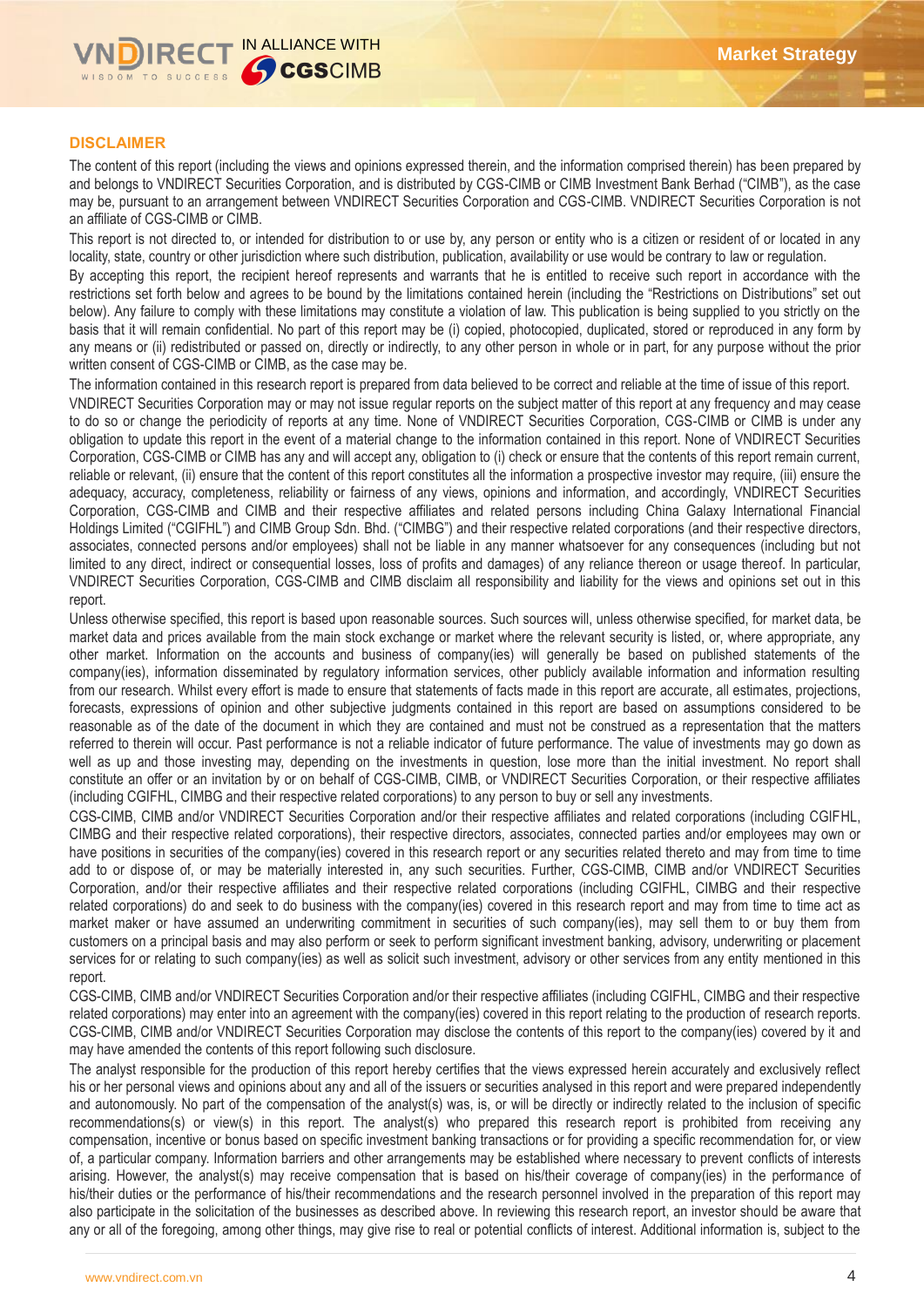#### duties of confidentiality, available on request.

The term "VNDIRECT Securities Corporation" shall, unless the context otherwise requires, mean VNDIRECT Securities Corporation and its affiliates, subsidiaries and related companies. The term "CGS-CIMB" shall denote, where appropriate, the relevant entity distributing or disseminating the report in the particular jurisdiction referenced below, or, in every other case except as otherwise stated herein, CIMB Securities International Pte. Ltd. and its affiliates, subsidiaries and related corporations.

#### **CGS-CIMB**

| Country     | <b>CGS-CIMB Entity</b>                      | <b>Regulated by</b>                                             |
|-------------|---------------------------------------------|-----------------------------------------------------------------|
| Hong Kong   | <b>CGS-CIMB Securities Limited</b>          | Securities and Futures Commission Hong Kong                     |
| India       | CGS-CIMB Securities (India) Private Limited | Securities and Exchange Board of India (SEBI)                   |
| Indonesia   | PT CGS-CIMB Sekuritas Indonesia             | Financial Services Authority of Indonesia                       |
| Singapore   | CGS-CIMB Research Pte. Ltd.                 | Monetary Authority of Singapore                                 |
| South Korea | CGS-CIMB Securities Limited, Korea Branch   | Financial Services Commission and Financial Supervisory Service |
| Thailand    | CGS-CIMB Securities (Thailand) Co. Ltd.     | Securities and Exchange Commission Thailand                     |

#### **CIMB**

| .              | --<br>CIMB<br>$\overline{1}$<br>∶ntit             | bv<br>.<br>$\cdot$                                                   |
|----------------|---------------------------------------------------|----------------------------------------------------------------------|
| Mala<br>laysia | CIM<br>Berhad<br>، ا مص<br>ulvestm<br>ner<br>sanr | ommission<br>Malavsia<br><i>vities</i><br>$\Omega$<br>$\overline{1}$ |

(i) As of 19 July 2018 VNDIRECT Securities Corporation has a proprietary position in the securities (which may include but not limited to shares, warrants, call warrants and/or any other derivatives) in the following company or companies covered or recommended in this report: (a) -

(ii) As of 19 July 2018, the analyst(s) who prepared this report, and the associate(s), has / have an interest in the securities (which may include but not limited to shares, warrants, call warrants and/or any other derivatives) in the following company or companies covered or recommended in this report:

(a) -

This report does not purport to contain all the information that a prospective investor may require. CGS-CIMB, and VNDIRECT Securities Corporation and their respective affiliates (including CGIFHL, CIMBG and their related corporations) do not make any guarantee, representation or warranty, express or implied, as to the adequacy, accuracy, completeness, reliability or fairness of any such information and opinion contained in this report. None of CGS-CIMB, CIMB and VNDIRECT Securities Corporation and their respective affiliates nor their related persons (including CGIFHL, CIMBG and their related corporations) shall be liable in any manner whatsoever for any consequences (including but not limited to any direct, indirect or consequential losses, loss of profits and damages) of any reliance thereon or usage thereof.

This report is general in nature and has been prepared for information purposes only. It is intended for circulation amongst CGS-CIMB's, CIMB's and their respective affiliates' (including CGIFHL's, CIMBG's and their respective related corporations') clients generally and does not have regard to the specific investment objectives, financial situation and the particular needs of any specific person who may receive this report. The information and opinions in this report are not and should not be construed or considered as an offer, recommendation or solicitation to buy or sell the subject securities, related investments or other financial instruments or any derivative instrument, or any rights pertaining thereto.

Investors are advised to make their own independent evaluation of the information contained in this research report, consider their own individual investment objectives, financial situation and particular needs and consult their own professional and financial advisers as to the legal, business, financial, tax and other aspects before participating in any transaction in respect of the securities of company(ies) covered in this research report. The securities of such company(ies) may not be eligible for sale in all jurisdictions or to all categories of investors.

**Australia:** Despite anything in this report to the contrary, this research is provided in Australia by CIMB Securities (Singapore) Pte. Ltd. and CIMB Securities Limited. This research is only available in Australia to persons who are "wholesale clients" (within the meaning of the Corporations Act 2001 (Cth) and is supplied solely for the use of such wholesale clients and shall not be distributed or passed on to any other person. You represent and warrant that if you are in Australia, you are a "wholesale client". This research is of a general nature only and has been prepared without taking into account the objectives, financial situation or needs of the individual recipient. CIMB Securities (Singapore) Pte. Ltd. and CIMB Securities Limited do not hold, and are not required to hold an Australian financial services license. CIMB Securities (Singapore) Pte. Ltd. and CIMB Securities Limited rely on "passporting" exemptions for entities appropriately licensed by the Monetary Authority of Singapore (under ASIC Class Order 03/1102) and the Securities and Futures Commission in Hong Kong (under ASIC Class Order 03/1103).

**Canada:** This research report has not been prepared in accordance with the disclosure requirements of Dealer Member Rule 3400 – Research Restrictions and Disclosure Requirements of the Investment Industry Regulatory Organization of Canada. For any research report distributed by CIBC, further disclosures related to CIBC conflicts of interest can be found at https://researchcentral.cibcwm.com.

**China:** For the purpose of this report, the People's Republic of China ("PRC") does not include the Hong Kong Special Administrative Region, the Macau Special Administrative Region or Taiwan. The distributor of this report has not been approved or licensed by the China Securities Regulatory Commission or any other relevant regulatory authority or governmental agency in the PRC. This report contains only marketing information. The distribution of this report is not an offer to buy or sell to any person within or outside PRC or a solicitation to any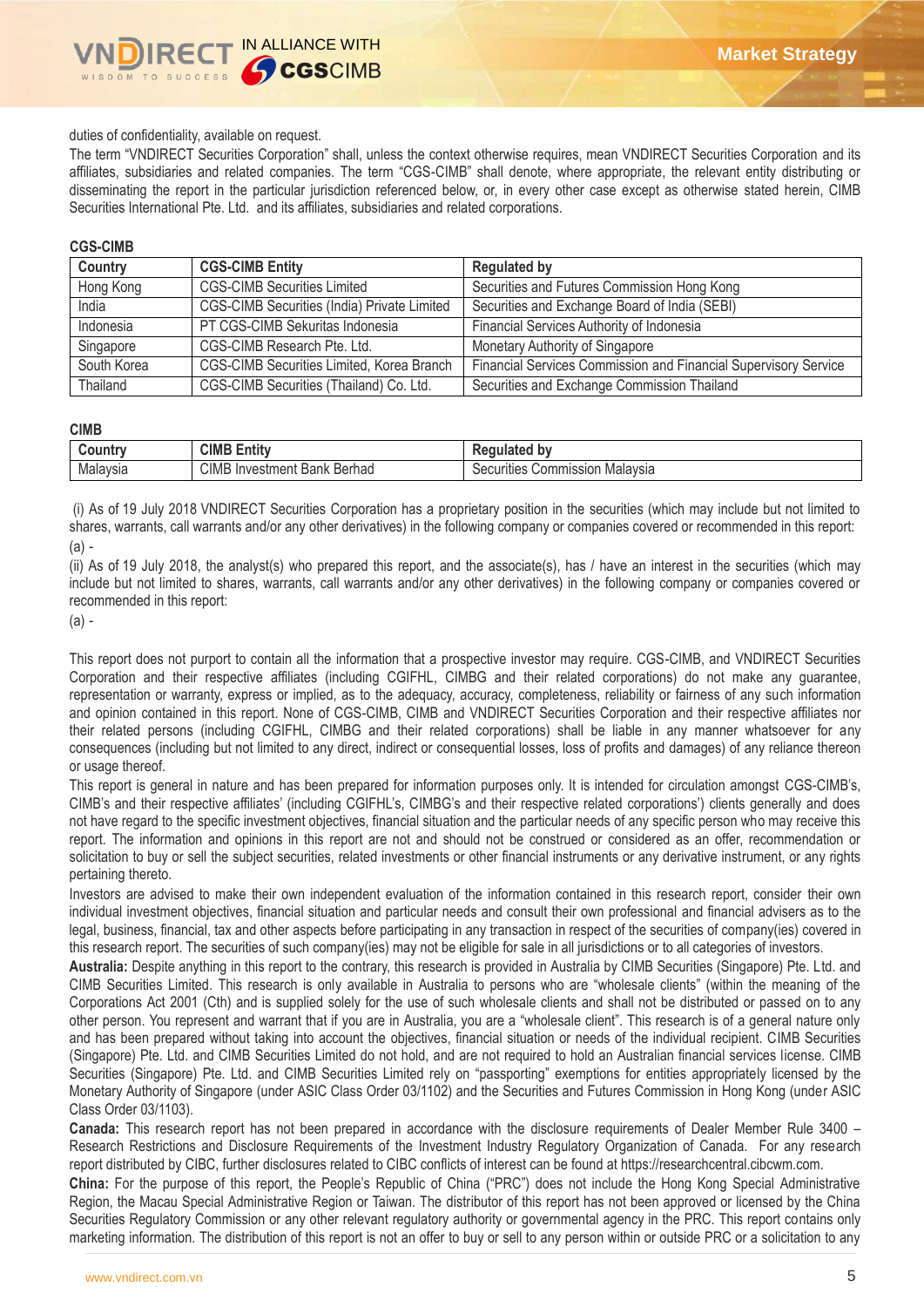

person within or outside of PRC to buy or sell any instruments described herein. This report is being issued outside the PRC to a limited number of institutional investors and may not be provided to any person other than the original recipient and may not be reproduced or used for any other purpose.

**France:** Only qualified investors within the meaning of French law shall have access to this report. This report shall not be considered as an offer to subscribe to, or used in connection with, any offer for subscription or sale or marketing or direct or indirect distribution of financial instruments and it is not intended as a solicitation for the purchase of any financial instrument.

**Germany:** This report is only directed at persons who are professional investors as defined in sec 31a(2) of the German Securities Trading Act (WpHG). This publication constitutes research of a non-binding nature on the market situation and the investment instruments cited here at the time of the publication of the information.

The current prices/yields in this issue are based upon closing prices from Bloomberg as of the day preceding publication. Please note that neither the German Federal Financial Supervisory Agency (BaFin), nor any other supervisory authority exercises any control over the content of this report.

**Hong Kong:** This report is issued and distributed in Hong Kong by CIMB Securities Limited ("CHK") which is licensed in Hong Kong by the Securities and Futures Commission for Type 1 (dealing in securities), Type 4 (advising on securities) and Type 6 (advising on corporate finance) activities. Any investors wishing to purchase or otherwise deal in the securities covered in this report should contact the Head of Sales at CIMB Securities Limited. The views and opinions in this research report are of VNDIRECT Securities Corporation as of the date hereof and are subject to change. If the Financial Services and Markets Act of the United Kingdom or the rules of the Financial Conduct Authority apply to a recipient, our obligations owed to such recipient therein are unaffected. CHK has no obligation to update its opinion or the information in this research report.

This publication is strictly confidential and is for private circulation only to clients of CHK.

CHK does not make a market on other securities mentioned in the report.

**India:** This report is issued and distributed in India by CIMB Securities (India) Private Limited ("CIMB India") which is registered with the National Stock Exchange of India Limited and BSE Limited as a trading and clearing member under the Securities and Exchange Board of India (Stock Brokers and Sub-Brokers) Regulations, 1992. In accordance with the provisions of Regulation 4(g) of the Securities and Exchange Board of India (Investment Advisers) Regulations, 2013, CIMB India is not required to seek registration with the Securities and Exchange Board of India ("SEBI") as an Investment Adviser. CIMB India is registered with SEBI as a Research Analyst pursuant to the SEBI (Research Analysts) Regulations, 2014 ("Regulations").

This report does not take into account the particular investment objectives, financial situations, or needs of the recipients. It is not intended for and does not deal with prohibitions on investment due to law/jurisdiction issues etc. which may exist for certain persons/entities. Recipients should rely on their own investigations and take their own professional advice before investment.

The report is not a "prospectus" as defined under Indian Law, including the Companies Act, 2013, and is not, and shall not be, approved by, or filed or registered with, any Indian regulator, including any Registrar of Companies in India, SEBI, any Indian stock exchange, or the Reserve Bank of India. No offer, or invitation to offer, or solicitation of subscription with respect to any such securities listed or proposed to be listed in India is being made, or intended to be made, to the public, or to any member or section of the public in India, through or pursuant to this report.

The research analysts, strategists or economists principally responsible for the preparation of this research report are segregated from the other activities of CIMB India and they have received compensation based upon various factors, including quality, accuracy and value of research, firm profitability or revenues, client feedback and competitive factors. Research analysts', strategists' or economists' compensation is not linked to investment banking or capital markets transactions performed or proposed to be performed by CIMB India or its affiliates.

CIMB India has not received any investment banking related compensation from the companies mentioned in the report in the past 12 months.

CIMB India has not received any compensation from the companies mentioned in the report in the past 12 months.

**Indonesia:** This report is issued and distributed by PT CIMB Sekuritas Indonesia ("CIMBI"). The views and opinions in this research report are our own as of the date hereof and are subject to change. CIMBI has no obligation to update its opinion or the information in this research report. Neither this report nor any copy hereof may be distributed in Indonesia or to any Indonesian citizens wherever they are domiciled or to Indonesian residents except in compliance with applicable Indonesian capital market laws and regulations.

This research report is not an offer of securities in Indonesia. The securities referred to in this research report have not been registered with the Financial Services Authority (Otoritas Jasa Keuangan) pursuant to relevant capital market laws and regulations, and may not be offered or sold within the territory of the Republic of Indonesia or to Indonesian citizens through a public offering or in circumstances which constitute an offer within the meaning of the Indonesian capital market law and regulations.

**Ireland:** CGS-CIMB is not an investment firm authorised in the Republic of Ireland and no part of this document should be construed as CGS-CIMB acting as, or otherwise claiming or representing to be, an investment firm authorised in the Republic of Ireland.

**Malaysia:** This report is distributed by CIMB solely for the benefit of and for the exclusive use of our clients. CIMB has no obligation to update, revise or reaffirm its opinion or the information in this research reports after the date of this report.

**New Zealand:** In New Zealand, this report is for distribution only to persons who are wholesale clients pursuant to section 5C of the Financial Advisers Act 2008.

**Singapore:** This report is issued and distributed by CIMB Research Pte Ltd ("CIMBR"). CIMBR is a financial adviser licensed under the Financial Advisers Act, Cap 110 ("FAA") for advising on investment products, by issuing or promulgating research analyses or research reports, whether in electronic, print or other form. Accordingly CIMBR is a subject to the applicable rules under the FAA unless it is able to avail itself to any prescribed exemptions.

Recipients of this report are to contact CIMB Research Pte Ltd, 50 Raffles Place, #16-02 Singapore Land Tower, Singapore in respect of any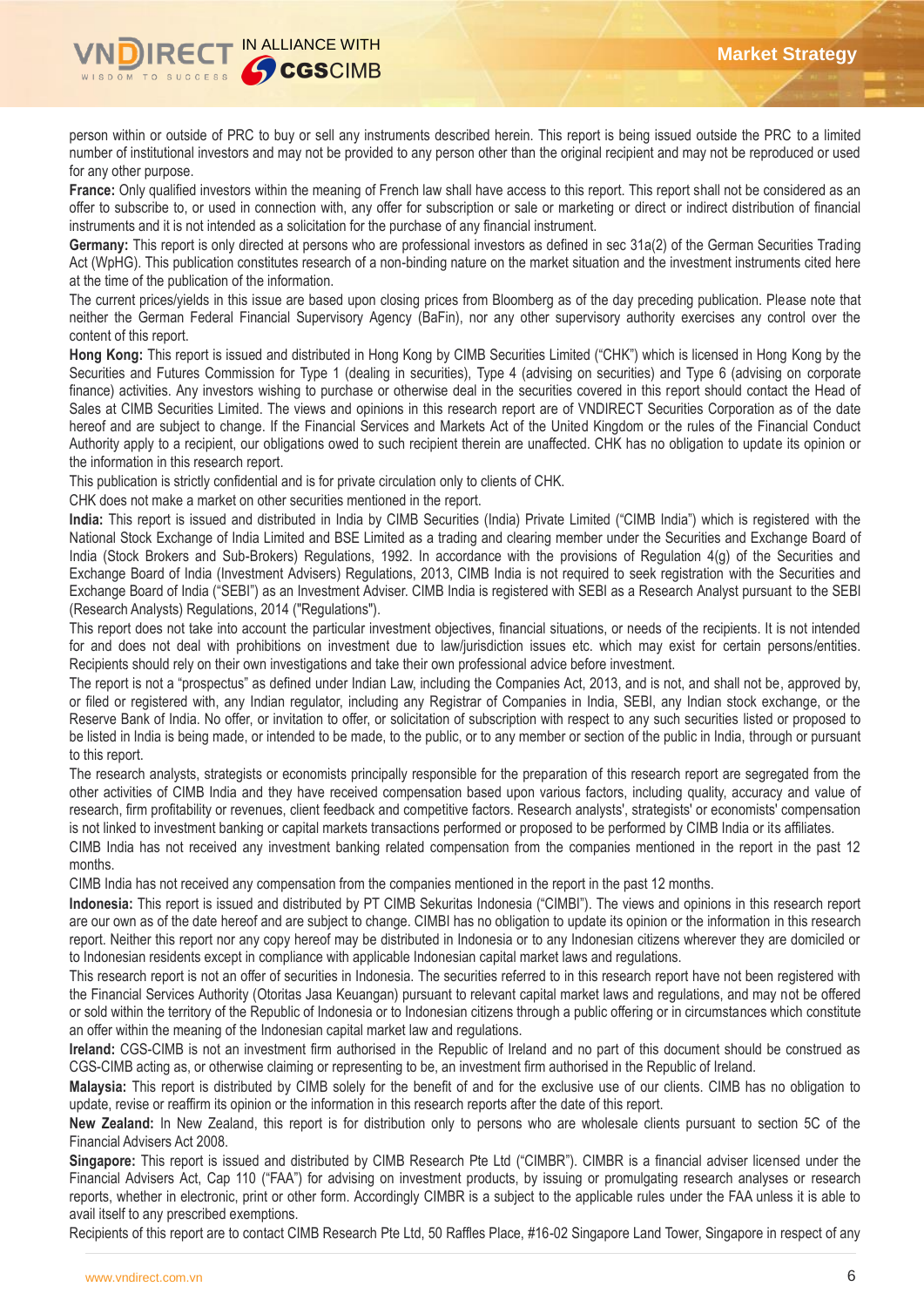

matters arising from, or in connection with this report. CIMBR has no obligation to update its opinion or the information in this research report. This publication is strictly confidential and is for private circulation only. If you have not been sent this report by CIMBR directly, you may not rely, use or disclose to anyone else this report or its contents.

If the recipient of this research report is not an accredited investor, expert investor or institutional investor, CIMBR accepts legal responsibility for the contents of the report without any disclaimer limiting or otherwise curtailing such legal responsibility. If the recipient is an accredited investor, expert investor or institutional investor, the recipient is deemed to acknowledge that CIMBR is exempt from certain requirements under the FAA and its attendant regulations, and as such, is exempt from complying with the following :

(a) Section 25 of the FAA (obligation to disclose product information);

(b) Section 27 (duty not to make recommendation with respect to any investment product without having a reasonable basis where you may be reasonably expected to rely on the recommendation) of the FAA;

(c) MAS Notice on Information to Clients and Product Information Disclosure [Notice No. FAA-N03];

(d) MAS Notice on Recommendation on Investment Products [Notice No. FAA-N16];

(e) Section 36 (obligation on disclosure of interest in securities), and

(f) any other laws, regulations, notices, directive, guidelines, circulars and practice notes which are relates to the above, to the extent permitted by applicable laws, as may be amended from time to time, and any other laws, regulations, notices, directive, guidelines, circulars, and practice notes as we may notify you from time to time. In addition, the recipient who is an accredited investor, expert investor or institutional investor acknowledges that a CIMBR is exempt from Section 27 of the FAA, the recipient will also not be able to file a civil claim against CIMBR for any loss or damage arising from the recipient's reliance on any recommendation made by CIMBR which would otherwise be a right that is available to the recipient under Section 27 of the FAA, the recipient will also not be able to file a civil claim against CIMBR for any loss or damage arising from the recipient's reliance on any recommendation made by CIMBR which would otherwise be a right that is available to the recipient under Section 27 of the FAA.

CIMBR, its affiliates and related corporations, their directors, associates, connected parties and/or employees may own or have positions in securities of the company(ies) covered in this research report or any securities related thereto and may from time to time add to or dispose of, or may be materially interested in, any such securities. Further, CIMBR, its affiliates and its related corporations do and seek to do business with the company(ies) covered in this research report and may from time to time act as market maker or have assumed an underwriting commitment in securities of such company(ies), may sell them to or buy them from customers on a principal basis and may also perform or seek to perform significant investment banking, advisory, underwriting or placement services for or relating to such company(ies) as well as solicit such investment, advisory or other services from any entity mentioned in this report.

As of 19 July 2018,, CIMBR does not have a proprietary position in the recommended securities in this report.

CIMBR does not make a market on the securities mentioned in the report.

**South Korea:** This report is issued and distributed in South Korea by CIMB Securities Limited, Korea Branch ("CIMB Korea") which is licensed as a cash equity broker, and regulated by the Financial Services Commission and Financial Supervisory Service of Korea. In South Korea, this report is for distribution only to professional investors under Article 9(5) of the Financial Investment Services and Capital Market Act of Korea ("FSCMA").

**Spain:** This document is a research report and it is addressed to institutional investors only. The research report is of a general nature and not personalised and does not constitute investment advice so, as the case may be, the recipient must seek proper advice before adopting any investment decision. This document does not constitute a public offering of securities.

CGS-CIMB is not registered with the Spanish Comision Nacional del Mercado de Valores to provide investment services.

**Sweden:** This report contains only marketing information and has not been approved by the Swedish Financial Supervisory Authority. The distribution of this report is not an offer to sell to any person in Sweden or a solicitation to any person in Sweden to buy any instruments described herein and may not be forwarded to the public in Sweden.

**Switzerland:** This report has not been prepared in accordance with the recognized self-regulatory minimal standards for research reports of banks issued by the Swiss Bankers' Association (Directives on the Independence of Financial Research).

Thailand: This report is issued and distributed by CIMB Securities (Thailand) Co. Ltd. ("CIMBT") based upon sources believed to be reliable (but their accuracy, completeness or correctness is not guaranteed). The statements or expressions of opinion herein were arrived at after due and careful consideration for use as information for investment. Such opinions are subject to change without notice and CIMBT has no obligation to update its opinion or the information in this research report.

CIMBT may act or acts as Market Maker, and issuer and offerer of Derivative Warrants and Structured Note which may have the following securities as its underlying securities. Investors should carefully read and study the details of the derivative warrants in the prospectus before making investment decisions.

AAV, ADVANC, AMATA, ANAN, AOT, AP, BA, BANPU, BBL, BCH, BCP, BCPG, BDMS, BEAUTY, BEC, BEM, BJC, BH, BIG, BLA, BLAND, BPP, BTS, CBG, CENTEL, CHG, CK, CKP, COM7, CPALL, CPF, CPN, DELTA, DTAC, EA, EGCO, EPG, GFPT, GLOBAL, GLOW, GPSC, GUNKUL, HMPRO, INTUCH, IRPC, ITD, IVL, KBANK, KCE, KKP, KTB, KTC, LH, LHBANK, LPN, MAJOR, MALEE, MEGA, MINT, MONO, MTLS, PLANB, PSH, PTL, PTG, PTT, PTTEP, PTTGC, QH, RATCH, ROBINS, S, SAWAD, SCB, SCC, SCCC, SIRI, SPALI, SPRC, STEC, STPI, SUPER, TASCO, TCAP, THAI, THANI, THCOM, TISCO, TKN, TMB, TOP, TPIPL, TRUE, TTA, TU, TVO, UNIQ, VGI, WHA, WORK.

#### **Corporate Governance Report:**

The disclosure of the survey result of the Thai Institute of Directors Association ("IOD") regarding corporate governance is made pursuant to the policy of the Office of the Securities and Exchange Commission. The survey of the IOD is based on the information of a company listed on the Stock Exchange of Thailand and the Market for Alternative Investment disclosed to the public and able to be accessed by a general public investor. The result, therefore, is from the perspective of a third party. It is not an evaluation of operation and is not based on inside information.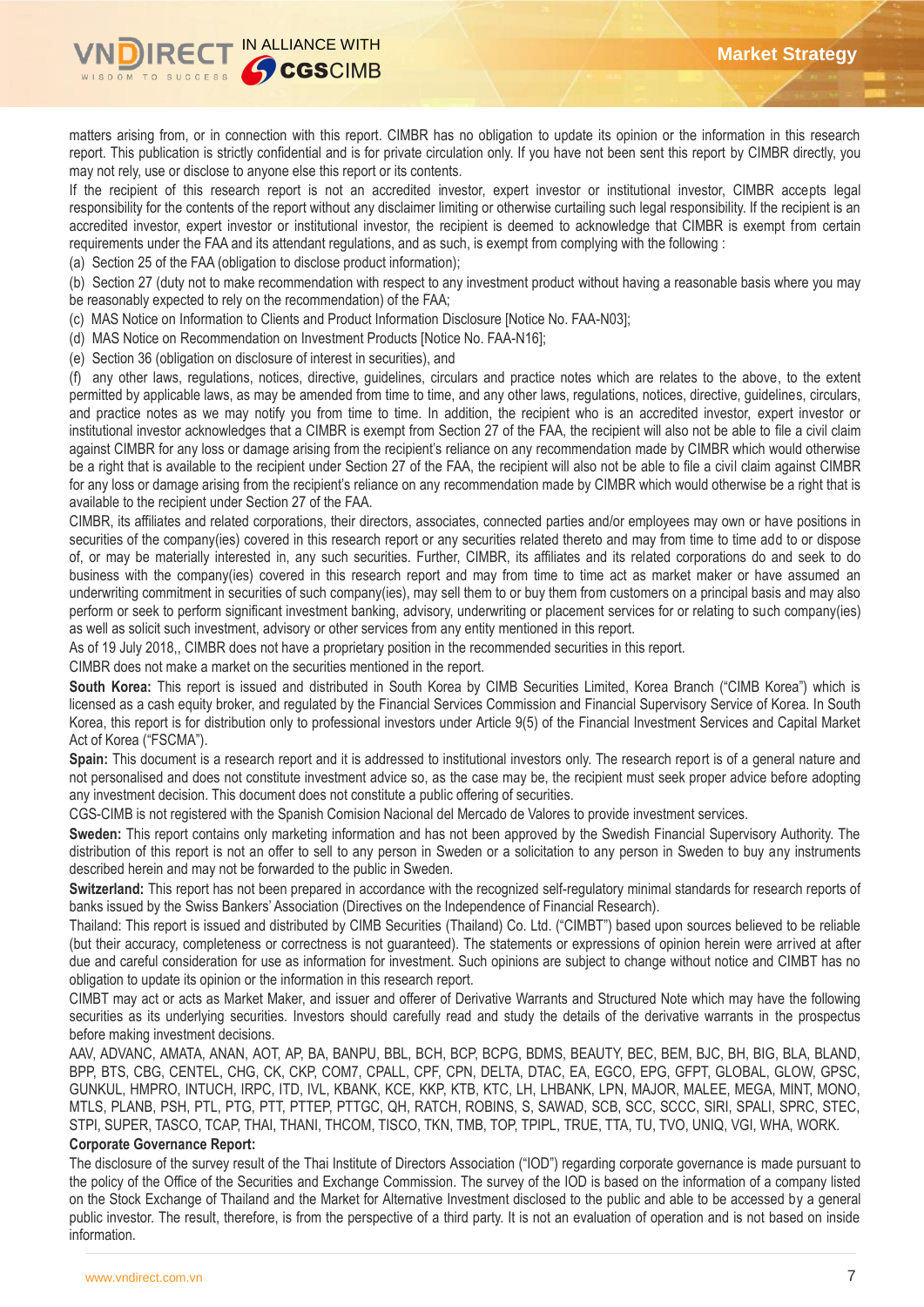

The survey result is as of the date appearing in the Corporate Governance Report of Thai Listed Companies. As a result, the survey result may be changed after that date. CIMBT does not confirm nor certify the accuracy of such survey result.

| S<br>Range:<br>ocore | 100<br>90 | $\circ$<br>0 <sup>0</sup><br>೦೮<br>ັບບ | 70<br>70<br>$\overline{\phantom{a}}$ | $\sim$ $\sim$<br>0 or<br>Below | Result<br>Νc<br><b>UIVEV'</b> |
|----------------------|-----------|----------------------------------------|--------------------------------------|--------------------------------|-------------------------------|
| Description:         | Excellent | G000<br>ver                            | G000                                 | N/A                            |                               |
|                      |           |                                        |                                      |                                |                               |

**United Arab Emirates:** The distributor of this report has not been approved or licensed by the UAE Central Bank or any other relevant licensing authorities or governmental agencies in the United Arab Emirates. This report is strictly private and confidential and has not been reviewed by, deposited or registered with UAE Central Bank or any other licensing authority or governmental agencies in the United Arab Emirates. This report is being issued outside the United Arab Emirates to a limited number of institutional investors and must not be provided to any person other than the original recipient and may not be reproduced or used for any other purpose. Further, the information contained in this report is not intended to lead to the sale of investments under any subscription agreement or the conclusion of any other contract of whatsoever nature within the territory of the United Arab Emirates.

**United Kingdom and European Economic Area (EEA):** In the United Kingdom and European Economic Area, this material is also being distributed by CIMB Securities (UK) Limited ("CIMB UK"). CIMB UK is authorized and regulated by the Financial Conduct Authority and its registered office is at 27 Knightsbridge, London, SW1X7YB. The material distributed by CIMB UK has been prepared in accordance with CGS-CIMB's policies for managing conflicts of interest arising as a result of publication and distribution of this material. This material is for distribution only to, and is solely directed at, selected persons on the basis that those persons: (a) are eligible counterparties and professional clients of CIMB UK; (b) have professional experience in matters relating to investments falling within Article 19(5) of the Financial Services and Markets Act 2000 (Financial Promotion) Order 2005 (as amended, the "Order"), (c) fall within Article 49(2)(a) to (d) ("high net worth companies, unincorporated associations etc") of the Order; (d) are outside the United Kingdom subject to relevant regulation in each jurisdiction, material(all such persons together being referred to as "relevant persons"). This material is directed only at relevant persons and must not be acted on or relied on by persons who are not relevant persons. Any investment or investment activity to which this material relates is available only to relevant persons and will be engaged in only with relevant persons.

Where this material is labelled as non-independent, it does not provide an impartial or objective assessment of the subject matter and does not constitute independent "research" (cannot remove research from here under the applicable rules of the Financial Conduct Authority in the UK. Consequently, any such non-independent material will not have been prepared in accordance with legal requirements designed to promote the independence of research (cannot remove research from here) and will not subject to any prohibition on dealing ahead of the dissemination of research. Any such non-independent material must be considered as a marketing communication.

**United States:** This research report is distributed in the United States of America by CIMB Securities (USA) Inc, a U.S. registered brokerdealer and a related company of CIMB Research Pte Ltd, PT CIMB Sekuritas Indonesia, CIMB Securities (Thailand) Co. Ltd, CIMB Securities Limited, CIMB Securities (India) Private Limited, and is distributed solely to persons who qualify as "U.S. Institutional Investors" as defined in Rule 15a-6 under the Securities and Exchange Act of 1934. This communication is only for Institutional Investors whose ordinary business activities involve investing in shares, bonds, and associated securities and/or derivative securities and who have professional experience in such investments. Any person who is not a U.S. Institutional Investor or Major Institutional Investor must not rely on this communication. The delivery of this research report to any person in the United States of America is not a recommendation to effect any transactions in the securities discussed herein, or an endorsement of any opinion expressed herein. CIMB Securities (USA) Inc, is a FINRA/SIPC member and takes responsibility for the content of this report. For further information or to place an order in any of the abovementioned securities please contact a registered representative of CIMB Securities (USA) Inc.

CIMB Securities (USA) Inc. does not make a market on other securities mentioned in the report.

CIMB Securities (USA) Inc. has not managed or co-managed a public offering of any of the securities mentioned in the past 12 months.

CIMB Securities (USA) Inc. has not received compensation for investment banking services from any of the company mentioned in the past 12 months.

CIMB Securities (USA) Inc. neither expects to receive nor intends to seek compensation for investment banking services from any of the company mentioned within the next 3 months.

**Other jurisdictions:** In any other jurisdictions, except if otherwise restricted by laws or regulations, this report is only for distribution to professional, institutional or sophisticated investors as defined in the laws and regulations of such jurisdictions.